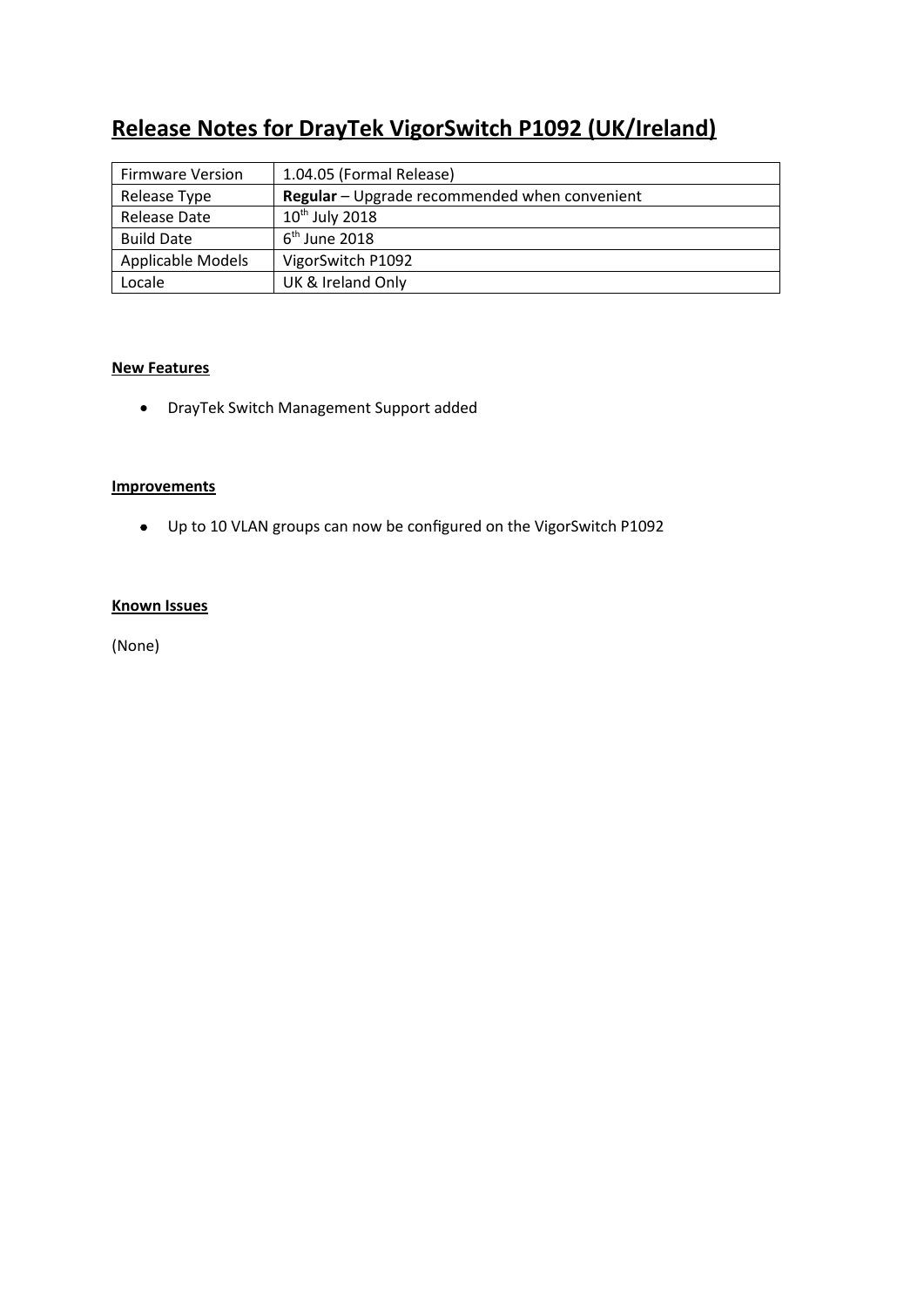| <b>Firmware Version</b>  | 1.04.04 (Formal Release)                      |
|--------------------------|-----------------------------------------------|
| Release Type             | Regular - Upgrade recommended when convenient |
| Release Date             | $17^{th}$ May 2018                            |
| <b>Applicable Models</b> | VigorSwitch P1092                             |
| Locale                   | UK & Ireland Only                             |

#### **New Features**

MAC Table added

#### **Improvements**

The VLAN group will be shown in green if it is tagged

#### **Known Issues**

(None)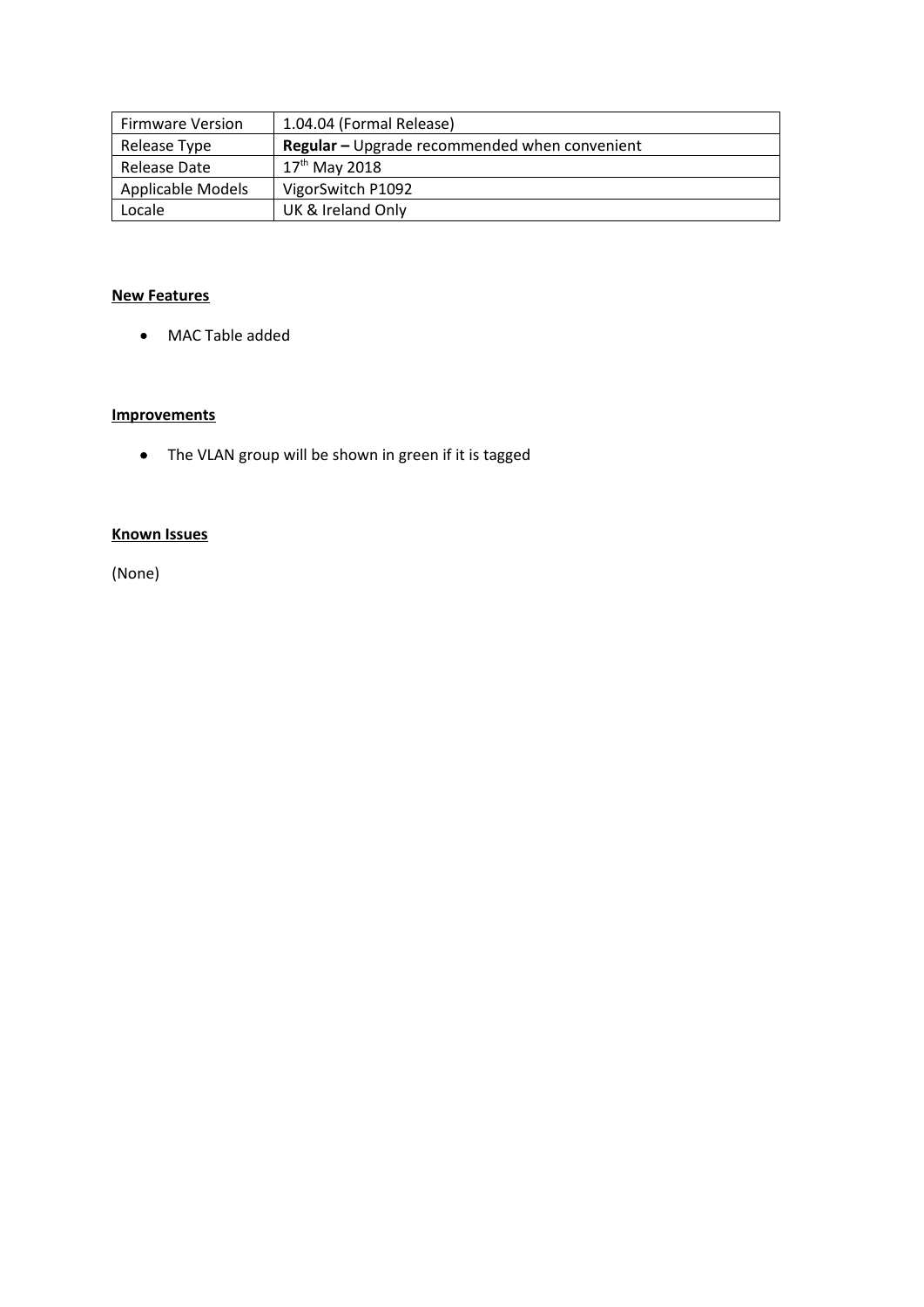| <b>Firmware Version</b> | 1.04.02 (Formal Release)                             |
|-------------------------|------------------------------------------------------|
| Release Type            | <b>Regular</b> – Upgrade recommended when convenient |
| Release Date            |                                                      |
| Applicable Models       | VigorSwitch P1092                                    |
| Locale                  | UK & Ireland Only                                    |

# **New Features**

(None)

# **Improvements**

- Menu layout modified Logout and Reboot icons now located in upper right of web interface
- Added Help menu section

# **Known Issues**

(None)